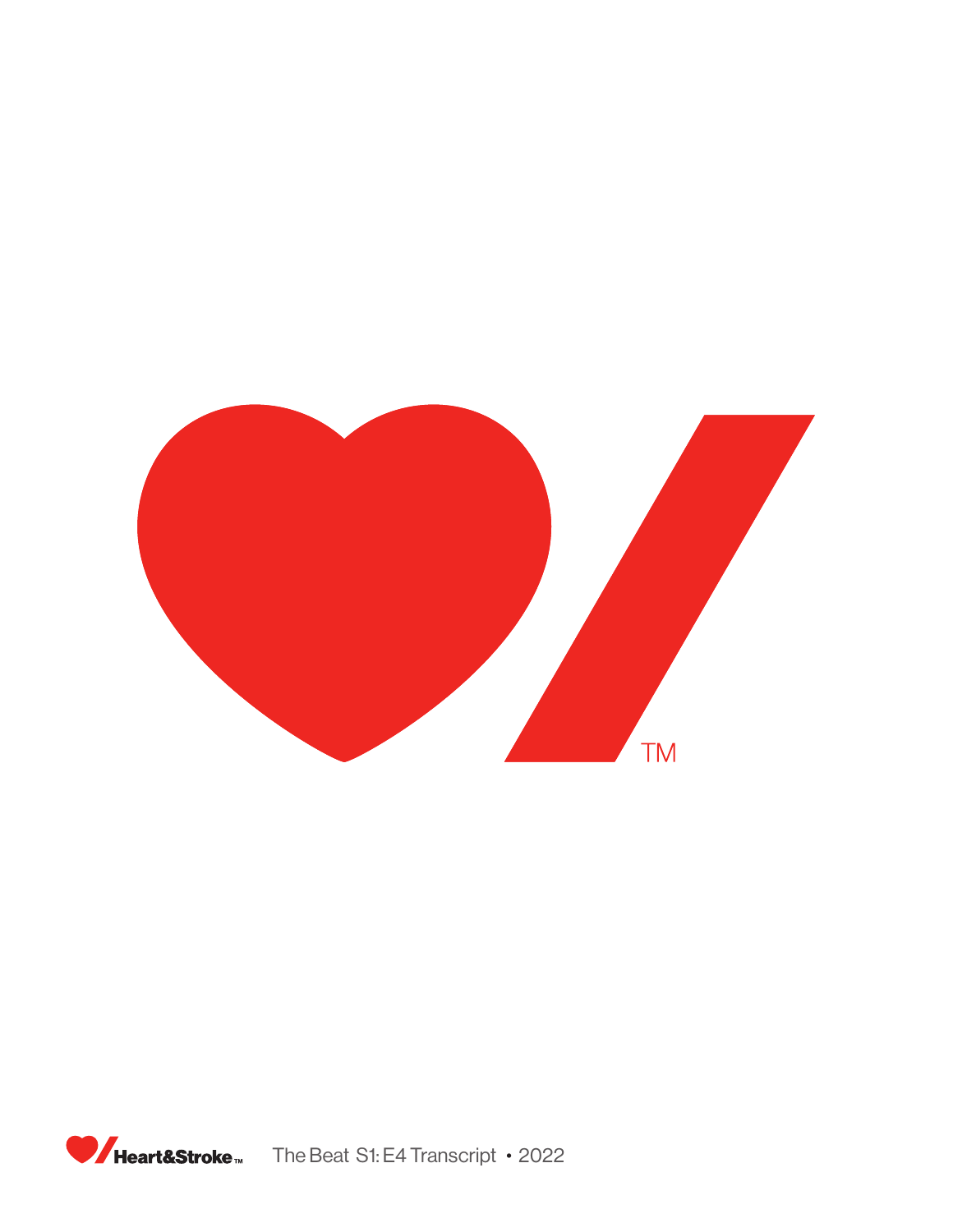## The Beat - Episode 4 Final Transcript

## When a heart stops, you can help

[00:00:03] **Lauren** I wasn't in great shape. I'd hit my face and I was bleeding, and from the sounds that I had doing agonal breathing and everything else you picture with someone who's a cardiac arrest victim. So she was a bit traumatized by it, but was also, I think, impressed that what she had done had kept me alive.

[00:00:27] **Caroline** Chances are you or someone you know has been personally affected by heart disease and stroke. They can devastate lives, sometimes suddenly, but there's hope. I'm Caroline Lavallée and you're listening to The Beat, a podcast by Heart & Stroke with support from our generous donors. In each episode, we're joined by Canada's leading physicians and experts to discuss the most pressing issues related to heart and brain health, and you'll be inspired by the real stories from people living with heart disease and stroke. Thanks for listening.

Now let's get into the episode. In real life emergencies, most of us want to help. It's an instinct. A stranger, a family member, friend or colleague can step in and save a life, or at the very least increase the chances of survival. Each year, an estimated 35,000 cardiac arrests occur in Canada outside hospitals. Most happen in public places or at home. When minutes count, those closest to the victim need to act fast. But unfortunately less than half of people in cardiac arrest receive CPR and only 10% survive. We can do better.

In this episode, we'll hear from Dr. Katie Dainty about how bystanders are crucial to the survival of cardiac arrest victims. We'll also hear from someone who received lifesaving CPR and someone who saved her husband.

Lauren Carruthers was living in Ottawa with her husband. She was 28 years old and a registered nurse. Even though running wasn't her favorite form of exercise, she ran several times a week.

[00:02:23] **Lauren** I had actually just finished my run. I was very close to home, actually. And I thought, oh, I'm just hitting my little cool down walk — what I usually do, which was just a little lap around the neighborhood. I actually remember thinking after my run, I was like, that's a lot harder than it usually is, and it was my same run with my regular routine that I always did. So I was very familiar with how I usually felt after that run. I was having a hard time getting my breath afterwards, and I just felt kind of off.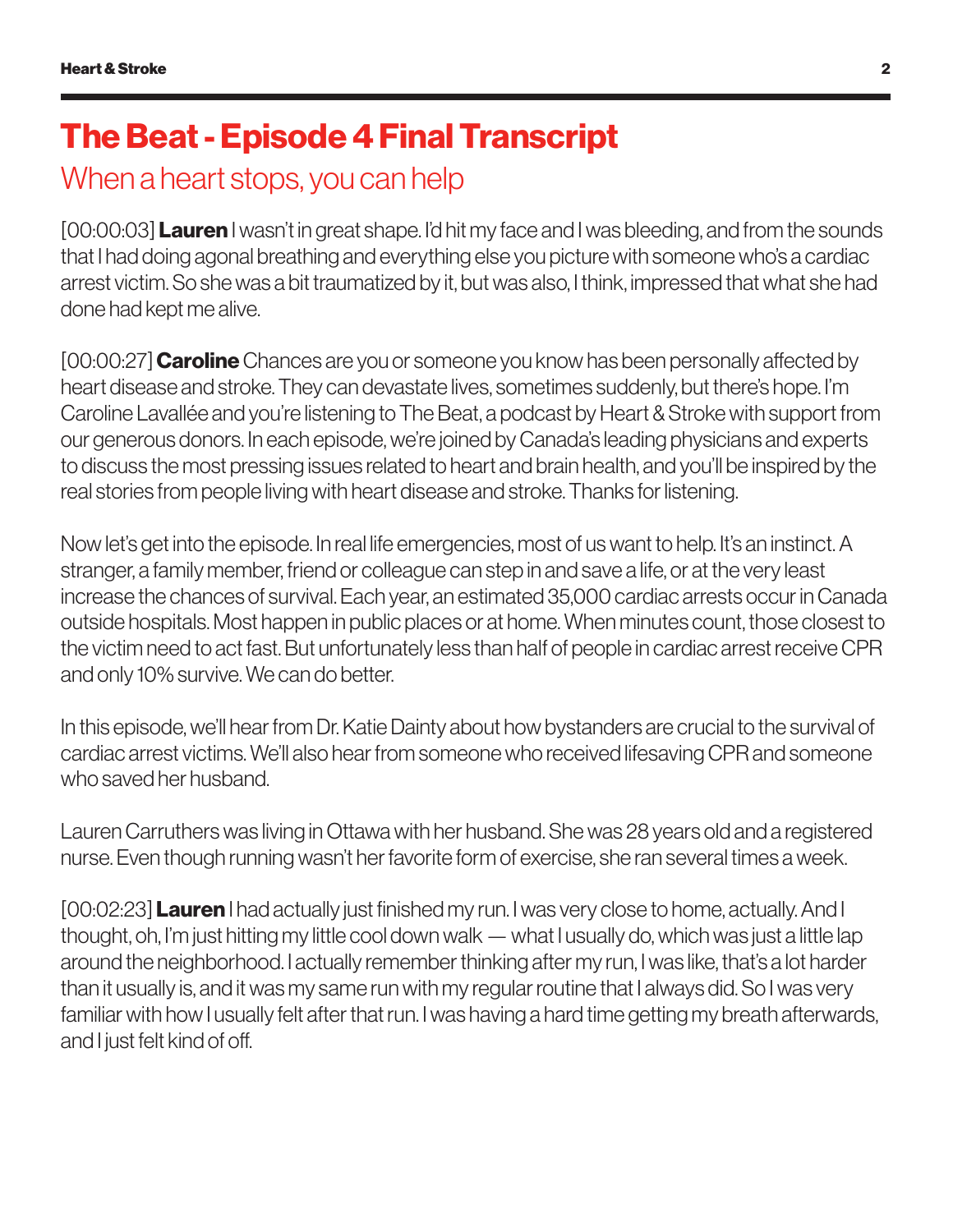So I was actually right in front of a school and there was a Canada Post employee to my right. I can remember I walked by him. I felt like my chest was fluttering. I remember looking at the time, being like, what's my heart rate? I don't remember what it was, but at that point I remember thinking, I'm going to turn around and go home because I'm just not feeling all that well. So I had just passed the Canada Post (employee) and I looked back around and I was going to go home, and I don't remember anything else until two or three days later.

[00:03:28] **Caroline** Lauren became unconscious before she could ask anyone for help. She collapsed on the sidewalk. She was in cardiac arrest.

[00:03:38] Lauren I'm not your picture of a cardiac arrest victim. When people think cardiac arrest, people… I think when they picture a cardiac problem, an older, overweight man is kind of what a lot of people see when they picture it.

[00:03:52] **Caroline** So what is cardiac arrest? To explain it, we asked Dr. Katie Dainty, a research chair in Patient-Centered Outcomes at North York General Hospital. She's also an associate professor at the University of Toronto and a co-chair of the Public Engagement Committee for the Canadian Resuscitation Outcomes Consortium.

[00:04:13] **Dr. Dainty** So cardiac arrest is actually the electrical problem, so that is when your heart goes out of rhythm. There's an electric current, so to speak, in your heart that keeps your heart beating at a normal pace. And when it jumps out of rhythm and it can't get itself back in, it arrests. It kind of panics and stops. And then there is no blood flow. There's no activity. There's no nothing, no oxygen to the brain. And so this is a super emergency. Without CPR or intervention, the victim will die. I always like to say a heart attack is the plumbing problem. So that's when you get a blockage and their blood flow isn't happening within your heart.

[00:04:50] **Caroline** Lauren had never experienced a problem with her heart before, and she had no family history of cardiac concerns. But an electrical problem can happen to any one's heart at any time.

[00:05:03] **Lauren** I never, ever, ever thought I'll be one to have it happen because I was an average person. I wasn't. I knew it could happen to anybody, but you never think it's going to happen to you.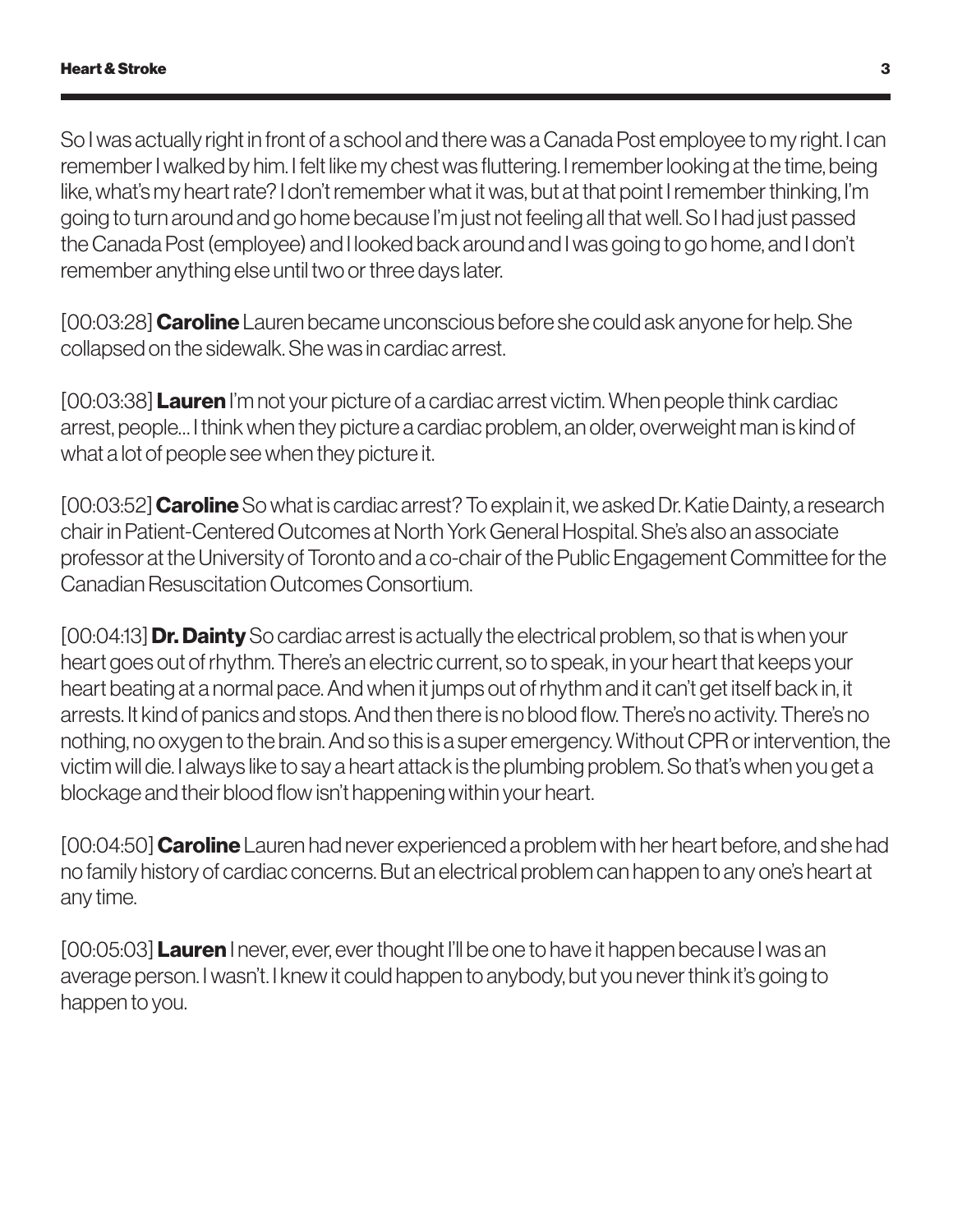[00:05:12] **Caroline** With her heart stopped, no oxygen was getting to her brain and her fate was in the hands of someone passing by.

[00:05:22] Lauren By some stroke of luck… miracle… I don't know whatever you want to call it, two Molly Maid employees were driving by at the time of my arrest. The Canada Post employee at the time was, I believe, attending to me, was not doing CPR yet, but was there. And one of the Molly Maid employees that was in the car had actually just completed the CPR course. And she said that a bystander and the Canada Post employee were trying to move me. And she said, "I remembered I did my CPR course and I remembered, you're not supposed to move somebody who's just had it down because you don't know what's happened." So they stopped the car and she got out of the car. Somebody had called 911 already, but she actually immediately started CPR, so she was the one who did CPR the entire time until the ambulance arrived. I was without a pulse, they estimate, for 19 minutes.

[00:06:19] **Caroline** Without the CPR performed by the Molly Maid employee, Lauren's story would have ended with her lying on that sidewalk.

[00:06:27] **Dr. Dainty** It can be really scary for someone to see someone collapse, so someone who's having a cardiac arrest will collapse and be not breathing. The person will die if you do nothing. You have a chance of saving that person's life.

[00:06:42] **Caroline** Although it was strangers that saved Lauren, it's often close family members or friends that come to the rescue. Like when Andrea Davis had to save her husband, Tim, after he collapsed at home. They were both in their early 50s and had four daughters. Tim was a teacher and coach who stayed active, averaging 30,000 steps a day.

 $[00:07:05]$  **Andrea** So that night, he had just returned home from his grade 8 graduation at his school. He changed and crawled into bed beside me and I was just watching TV and I would say maybe 30 to 30 seconds to a minute later, he said to me, "Oh gee, I really feel like I have heartburn. I don't feel very well." And I said, "Oh, really?" And then I thought he was just going to lay and relax, but he got up and went directly into the bathroom without saying a word to me, which just didn't sit right with me. Something… something was not right. Something was off. I knew he was hurting more than just regular heartburn, which he wasn't prone to. So which was a strange thing. And he said, "I don't know what it is. I can't. I can't shake this." And I said, "I think we need to go to the hospital". And so he agreed with me.

[00:07:52] **Caroline** As Andrea struggled to get Tim downstairs, his condition quickly got worse. Suddenly, he collapsed. He was lying on the stairs, unconscious.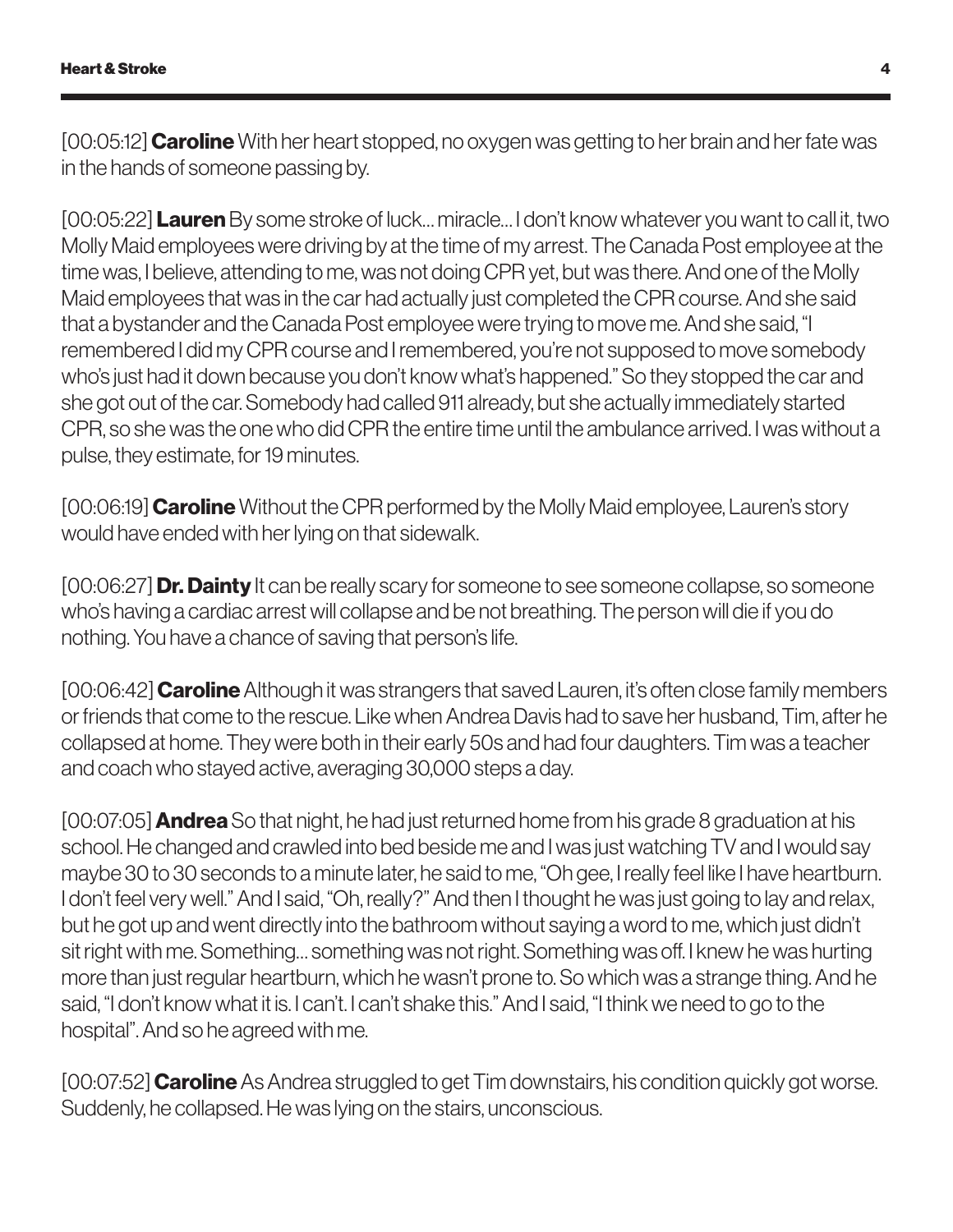[00:08:04] **Andrea** I knew it was probably a heart attack. I was pretty, pretty sure by that point. So I shouted for my daughter to come hold him on the stairs so I could grab the phone. Then I returned back to my husband and all the time talking to the 911 operator. So I gave our address. I told them what I thought was happening. I didn't say heart attack, I don't think, but I did say that he was unconscious and had stopped breathing.

[00:08:28] **Caroline** Was Tim having a heart attack or was he in cardiac arrest? Dr. Dainty explains.

[00:08:34] **Dr. Dainty** So sometimes when people have a massive heart attack where there's significant trauma to the heart muscle, it can put them into cardiac arrest. So they're very different things when they happen separately. But sometimes the heart attack can happen first and then the cardiac arrest. So your heart is so traumatized by the heart attack that it.. panics and stops beating.

[00:08:58] **Andrea** They asked me if I had an AED at home, and I said, no, we didn't.

[00:09:02] **Caroline** An AED is an automated external defibrillator, a device that can provide an electrical charge to the heart to shock it back into rhythm.

[00:09:11] **Andrea** So they said, you're going to have to start CPR. And I said, I realize that, but my daughter and I have to get him off the stairs first. So my daughter and I lift him off the stairs to bring down to the bottom of the stairs. So you're sort of in a open hallway, front foyer kind of area. I immediately started CPR, so again training just kicked in. I had practiced it so many times in my life, but it was great to hear the comfort of someone on the other end of the line. So I knew I was doing things the way I should be.

So they talked me through it even though I was doing it as they were talking. I kind of knew what to do, but it was really nice to (have) someone help me with my count because I remember one time the operator said to slow down. That can be very nerve racking because as I was doing all this, I can remember some of my thoughts are he's got to make it. I'm not ready for him to go. He has children that haven't married yet and all those things, so. So I did CPR until the first responders on deck were actually police officers and they took over for me. And then right behind them came the fire department and EMS, the paramedics.

[00:10:19] **Caroline** Andrea had been certified in first aid since she was 12. She was an early childhood educator, so she kept training every two or three years. But what if you don't have CPR training?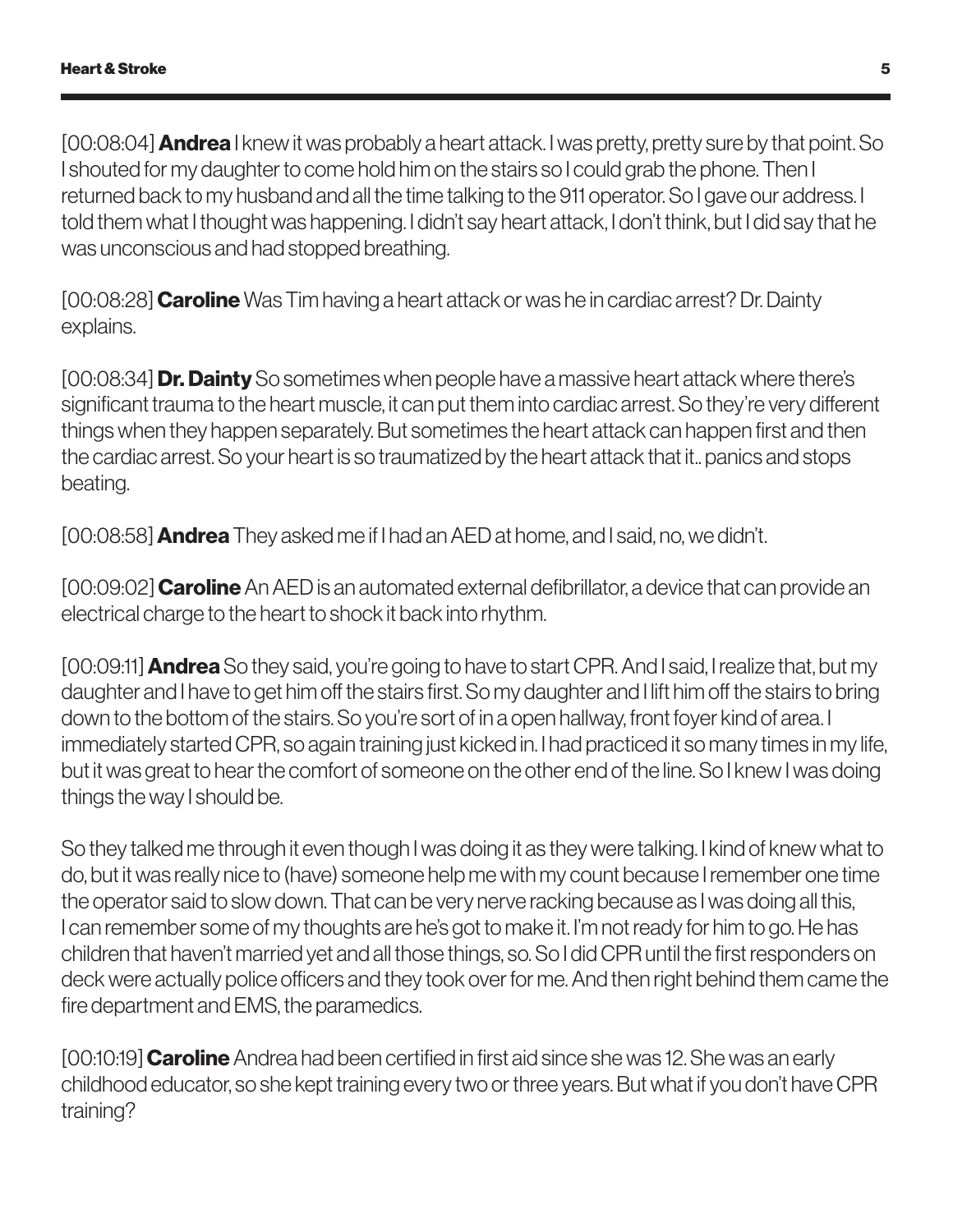[00:10:31] **Dr. Dainty** The great thing about the 911 system in Canada and in a lot of places around the world is we have what's called dispatcher assisted CPR. So as soon as you call 911, the person who answers the phone will help you to do CPR. So even if you don't know anything about CPR, the dispatcher will coach you to do CPR so you don't even have to know what you're doing. They will tell you. You just have to stay on the phone with them, and they will stay on the phone with you until the paramedics arrive.

So that's an amazing system that we've developed around the world, and it really has increased people's willingness to do bystander CPR, I think. And so you and in partnership with the dispatcher really can save that person's life. Sometimes you can't. So sometimes the person will pass away anyway, because perhaps the trauma to their heart was too much or whatever it might be, or there was too much time between when you found them and when you started CPR for different reasons. But I highly encourage everybody to try because without trying, that person will die.

[00:11:35] **Caroline** At minimum, if you're a bystander or what Dr. Dainty calls a lay responder, you should call 911 when someone is unconscious or not breathing.

[00:11:44] **Dr. Dainty** Some people just can't bring themselves to do CPR, and that's OK. We would highly encourage everybody to do CPR, but we understand that not everybody is prepared to do that. But calling 911 is a major step. So anyone who witnesses it can at least call 911 and at best start CPR and see if there's an automated external defibrillator anywhere, if it's a public setting.

[00:12:07] **Caroline** You've probably seen an AED even if you didn't know what it was. There are many AEDs in public places in Canada.

[00:12:16] **Dr. Dainty** Many people have seen maybe in the movies or on TV or something, you know where they yell "Clear!" and they shock the person. So we actually have these in public settings now. They've been developed to the point where we can make them very user friendly. So you'll see them at malls, rinks, community centres, banks and restaurants. You know, you'll see the signs. They'll be in a box on a wall somewhere, usually somewhere where people can see.

If you see someone in cardiac arrest and if you're alone, then you may, may or may not have time to go get it yourself. But if you're with somebody, you can send that person to go and get that AED. When you open that box… you turn it on, it talks to you, it gives you instructions again. You're on the phone with the dispatchers so they can help you to use that device. You do not have to be medically trained to use that device. It's meant for the public and it gives an even better chance.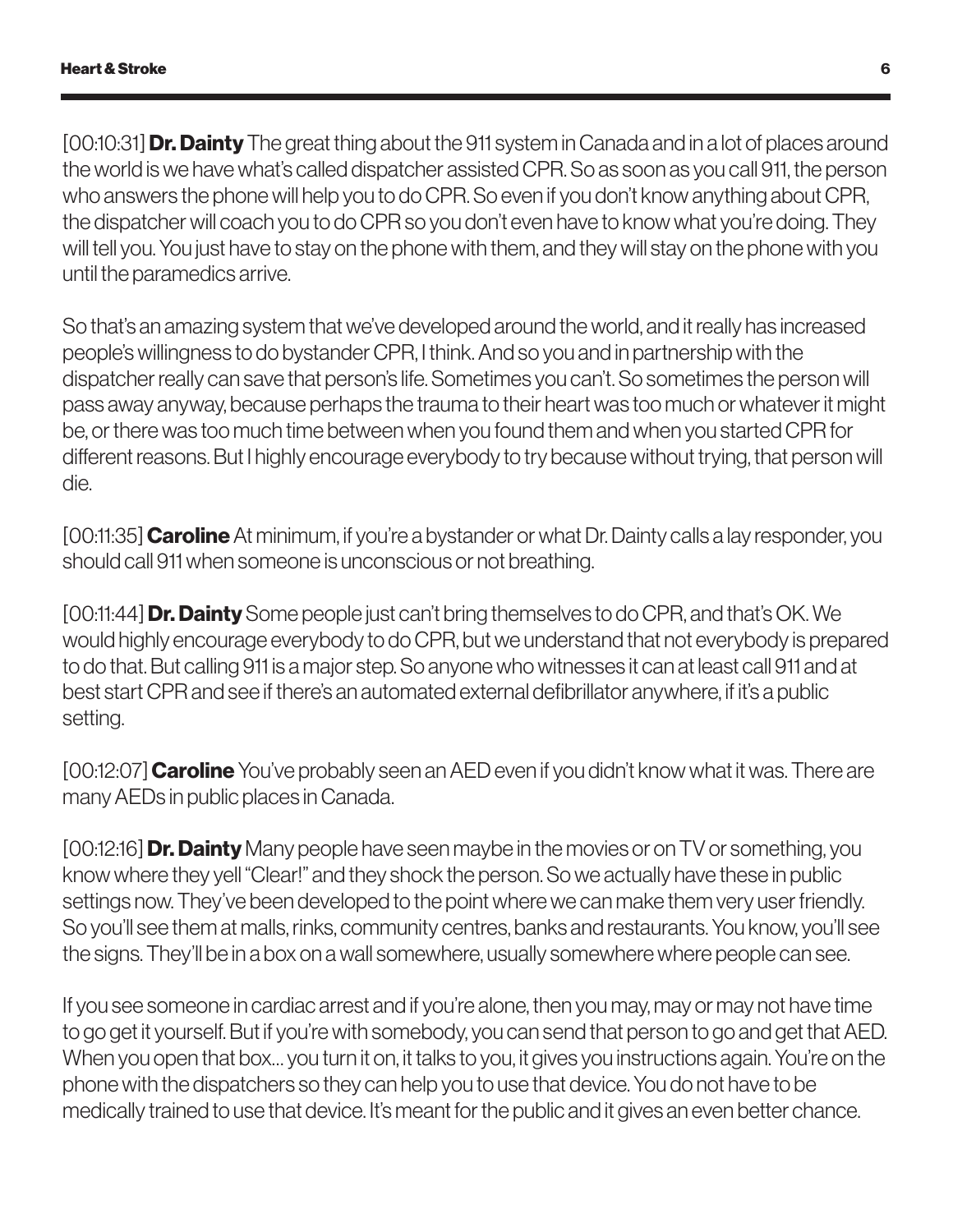[00:13:07] Caroline Giving CPR to a family member or a stranger seriously increases their chance to survive. The use of an AED, and CPR doubles a person's chances of survival. These types of emergencies can feel like they go by in a blur. And once the patient is rushed to the hospital, the lay responder might never find out what happened. But Lauren was able to connect with the Molly Maid employee who saved her.

[00:13:36] **Lauren** I messaged back and forth with the bystander who did CPR for a little bit. This was while I was still in hospital, so it was it was pretty raw, still. Told her what had happened. I told her everything that we knew at the time and basically told her, you saved my life. Obviously, you know, paramedics did get there and whatever else but if she had not been doing that CPR for as long as she did, I wouldn't be alive to tell the story.

The vibe that I got from her, from talking to her, was that she too was a little traumatized by what had happened, and obviously that would be traumatizing to see somebody on the sidewalk. I wasn't in great shape. I'd hit my face and I was bleeding, and I was from the sounds of it doing agonal breathing and everything else you picture with someone who's a cardiac arrest victim, I guess. So she was a bit traumatized by it, but was also impressed that what she had done had kept me alive.

[00:14:36] **Caroline** For loved ones like Andrea and Tim, the emergency event is usually just the beginning of the emotional roller coaster.

[00:14:44] **Andrea** This was very traumatic. Three of the four children were home with me experiencing this. Only one was right beside me at the time. The other two were sort of at a distance. And then it got more traumatic as we entered the hospital, to be honest.

[00:14:57] **Caroline** Family members and strangers can struggle mentally and emotionally after going through this kind of experience.

 $[00:15:04]$  **Dr. Dainty** It's a very chaotic situation. The paramedics do what they need to do and then take the patient to the hospital. And the bystander lay responder, if they're not a family member, is kind of left standing there, like, what just happened? And we do know now from qualitative research and speaking to many lay responders that there is a psychological impact to that. Some people are fine and are actually quite empowered by having helped someone, and other people really struggle for a long time with sleeping disorders, recounting the event in their head, wondering if they did the right thing.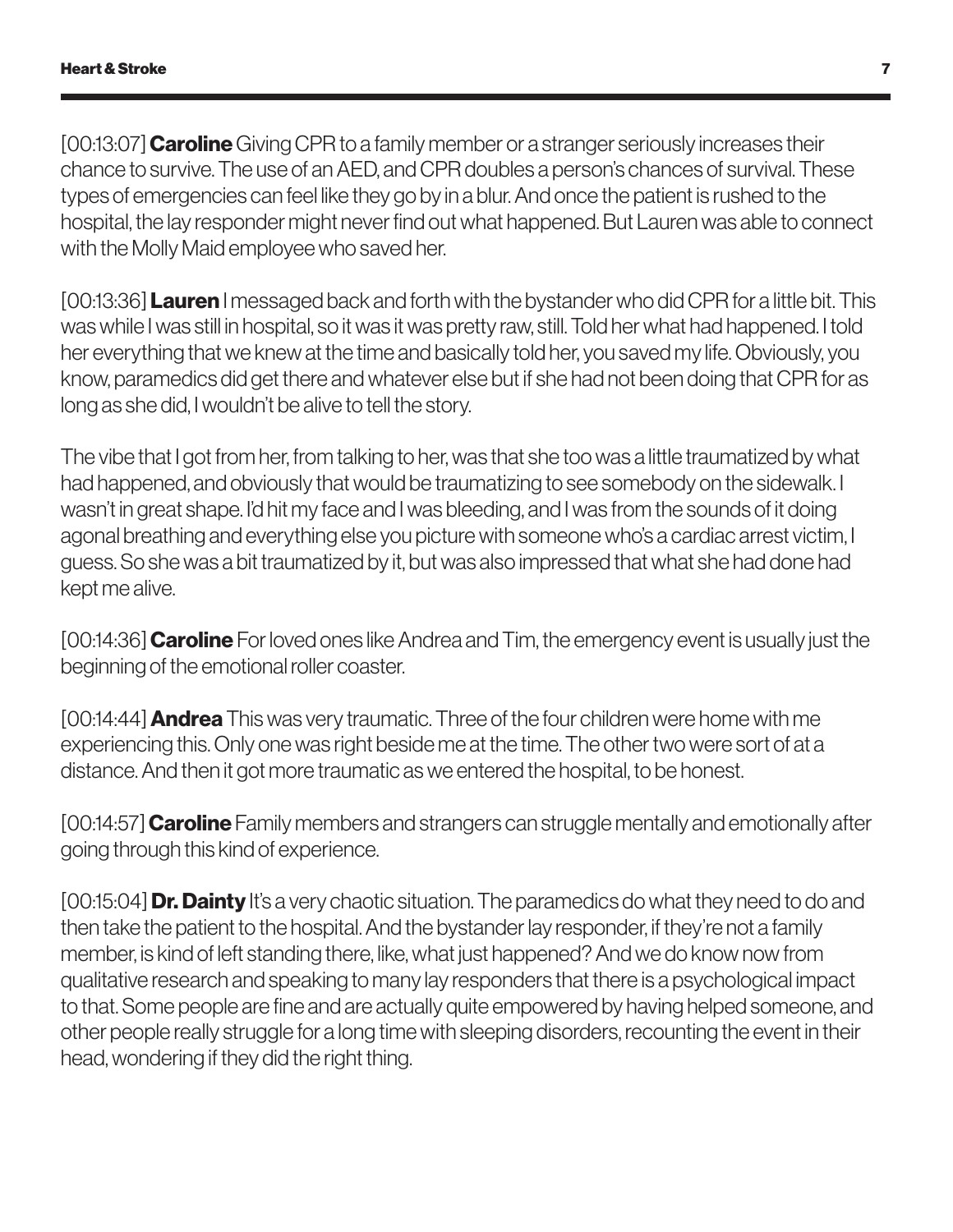And unfortunately, with the privacy legislation in Canada and I think pretty much around the world, it's very difficult for bystanders who are not family members to find out what happened to the person that they helped, whether they lived or they died. But family members who have done CPR on a family member have psychological trauma as well, not just because their family member almost died, but because they have had to jump in and save them.

We do have something called the Bystander Support Network, which is a web resource. It's just information for folks who would like to access it related to, you know, "you did bystander CPR and now what?" kind of kind of thing. And a trusted source of information about exactly what cardiac arrest is and what happened and why bystander CPR is important. But I think we have to sort of build some infrastructure around this that maybe is, you know, linked to the paramedic or police system or people who are also at these events to be able to have a touchpoint for these people.

[00:16:37] **Caroline** Today, both Andrea and Lauren have come a long way since being on opposite ends of cardiac arrest emergencies.

[00:16:45] **Lauren** This experience, for sure, has given me a new perspective. I'm like, I live every moment to the fullest because you just don't know what's going to happen. And I mean, that's why you don't want to put plans on hold too much. And it's after recovering and after my mental health got better… it's been, it's been good. I haven't been afraid to do things anymore. I do what I need to do. I return to work. I'm pregnant with my first baby. Living life to the fullest as we can.

[00:17:16] **Caroline** After several difficult months in the hospital, Tim eventually returned home to Andrea and is well on his way to making a good recovery.

[00:17:26] **Andrea** So we've had a number of years of sort of being stressed about a lot of things, but we already had a strong relationship and if anything, it just deepened a little bit more, for sure. But he definitely appreciates what I did for sure. Whether it was that or we already had it, I don't know, but there definitely is an appreciation for life and that understanding that it can happen in seconds, that life changes for you.

[00:17:46] **Caroline** In a flash, you or even I could become someone's only chance to live. Here is Lauren's advice if you see someone collapse like she did.

[00:17:59] **Lauren** Don't be afraid to step in. If you see somebody who appears like they're in need of help, stop and help. You can't hurt; somebody who is in need of CPR cannot be injured by what you're doing to them. Yes, it might break ribs. It might do other things, but you cannot put them in a worse condition than they are currently in.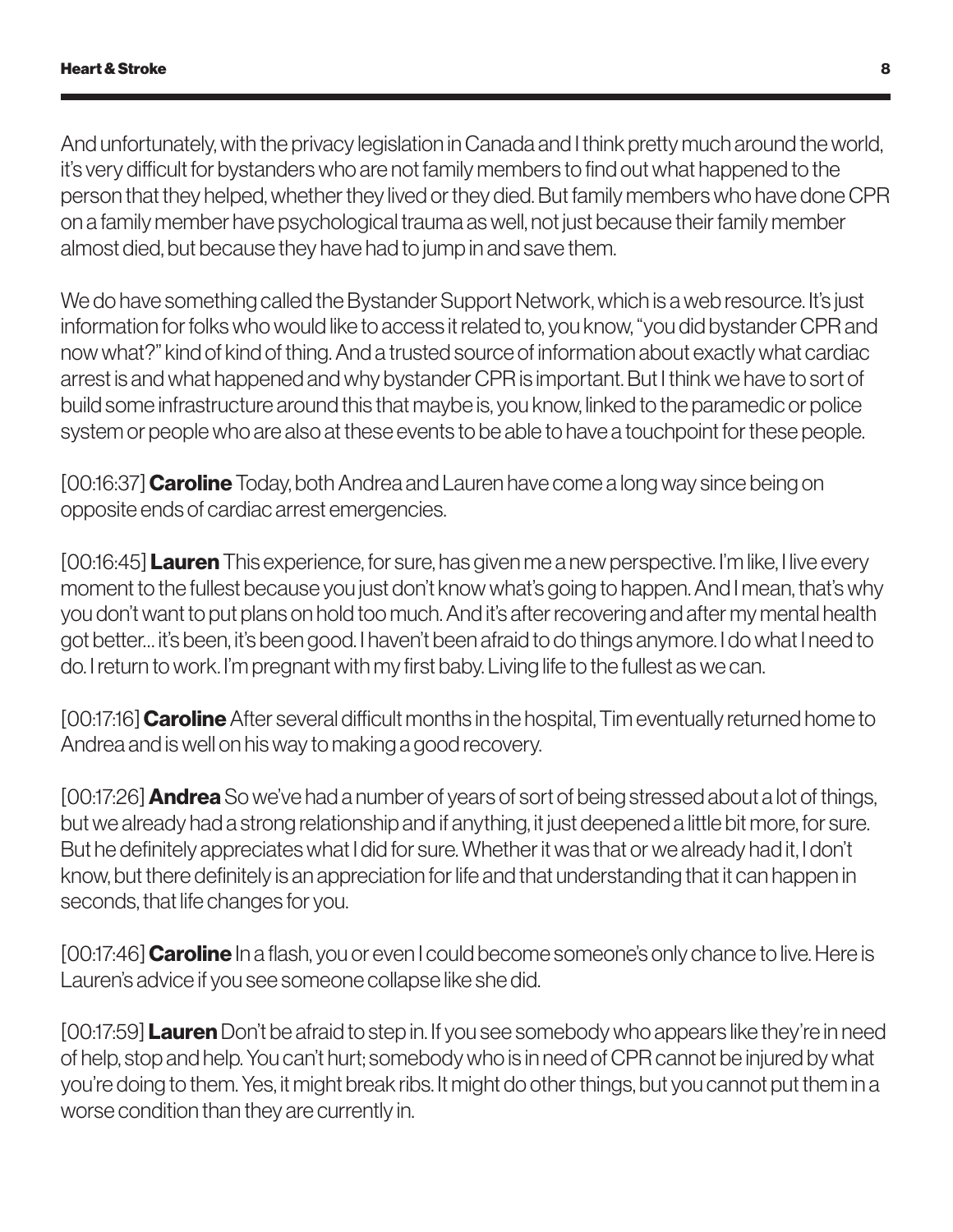[00:21:06] **Heather** A friend of mine said to me after he passed, and you know, yes, you didn't have a long time, but the time you had with him, it was really special because it was just you and him. If he hadn't been sick, you would have been two people running around chasing career goals. Who knows, we might have had kids that, you know, all kinds of crazy schedules and that kind of thing. But the time you had was actually good quality time together.

[00:21:31] **Caroline** Quality time that allowed Heather to understand Jamie on a level nobody else could.

[00:21:38] **Heather** Towards the end of it, like, we could literally look at each other and know what the other person was thinking like. It just really kind of made us a cohesive unit and just so in sync and knowing that really we only had each other to rely on. I think it really made us very strong. Like two became one and we were very strong and could handle anything at that point in time.

[00:22:06] **Caroline** And through all the hardships, hospital visits and cheese grater moments, that strength helped to shape Heather's perspective.

[00:22:14] **Heather** There's a silver lining to everything, and I think when you're involved with someone with a chronic illness, what's the saying? Don't sweat the small stuff. A lot of those things that I think sometimes we get caught up in and we worry about really is not a big deal.

[00:22:33] **Caroline** Even after watching her mother change from the person she once knew, enduring the tearful drives and terrible winter weather and missing out on special occasions with family and friends, Debbie cherishes the time she cared for her aging parents.

[00:22:51] **Debbie** But I would say also, I looked at my caregiving years with my parents as my gift to them. This is something that I could do for them. That was in some ways giving back for all the years they had given to me. If I could help them to maintain their dignity and have the best quality of life they could under the circumstances. Then if I could do that, that was probably the most important part of my role. And I look back so often and those years, now, of course, I'm now almost five years past when my mother and my dad both passed away. I would say that's the one thing I feel best about. One of the things I feel best about in my life was that I was able to give that to them, and I would never take that back. I would never regret any of the years I gave to supporting them in their journey at the end of their lives.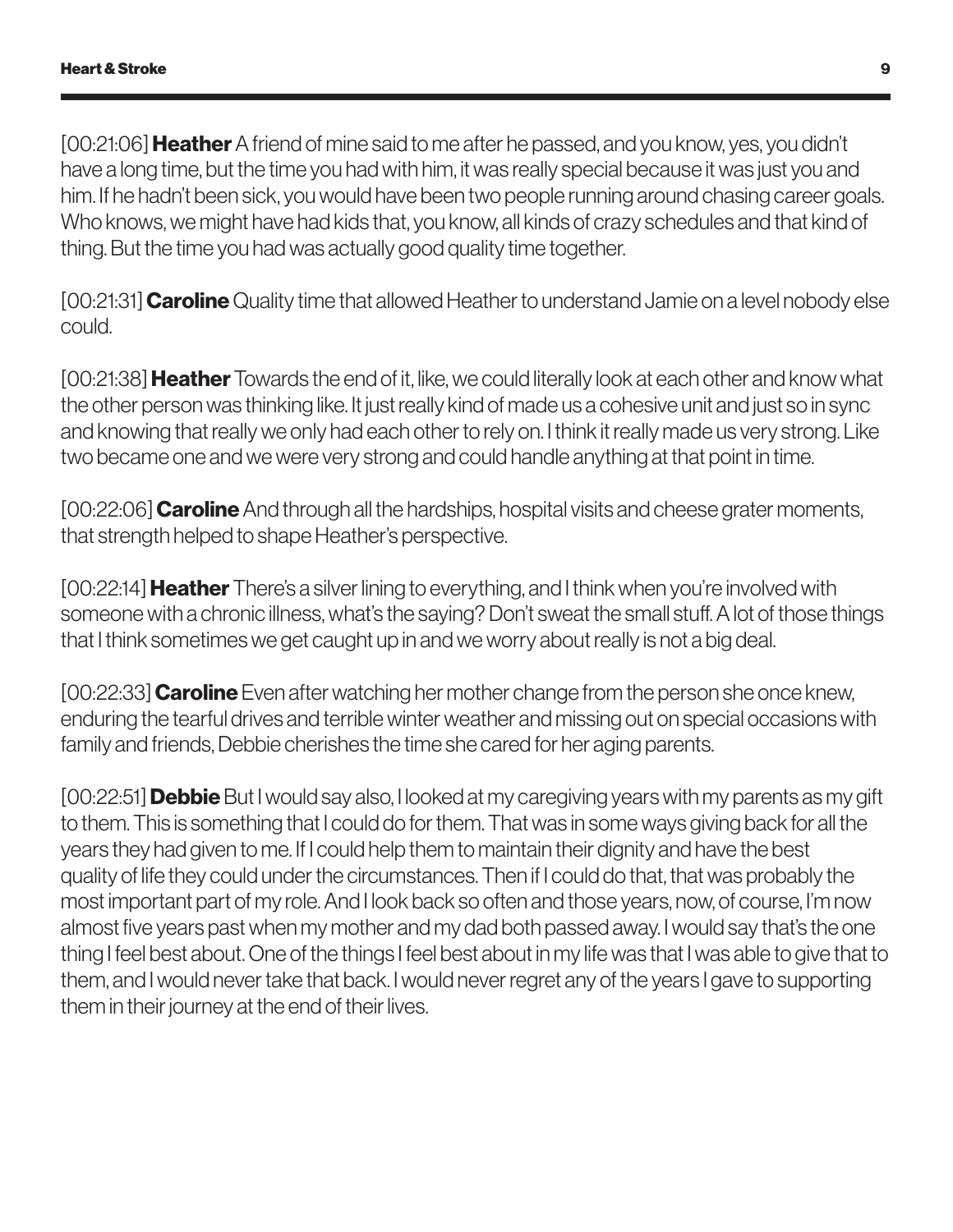[00:18:22] **Caroline** Dr. Dainty agrees.

[00:18:25] **Dr. Dainty** You're the only chance they have. You're there alone. Probably seems very scary, but you are the only chance they have to survive.

[00:18:40] **Caroline** Thank you, Andrea and Lauren, for sharing your stories. And thank you, Dr. Dainty, for providing your expertise. You can save a life. It takes four simple steps: Call 911, shout for someone to look for an AED, start CPR and use an AED if there is one.

If you want to learn the CPR basics, you can start by watching Heart and Stroke's video at heartandstroke.ca/cpr. It's only 90 seconds. And remember when you call 911, the dispatcher will talk you through everything you need to do. I still believe that the more people that have CPR training the better. Being prepared can help you keep calm if you ever faced an emergency. If you're lucky, you might never need to use it.

But Andrea and the Molly Maid employee that saved Lauren are both examples of how training gave them confidence and led to saving lives. To me, that makes them heroes.

I hope you enjoyed this episode. In upcoming episodes, we'll hear stories of COVID-19 and cardiovascular health, stroke and more. Thanks for listening to The Beat and a special thanks to our donors for making this podcast possible. Subscribe now to stay informed, get inspired and rediscover hope. Don't forget to read and review the podcast so we can reach even more listeners.

Stay tuned for our next episode! Until next time, I'm Caroline Lavallée.

End of transcript